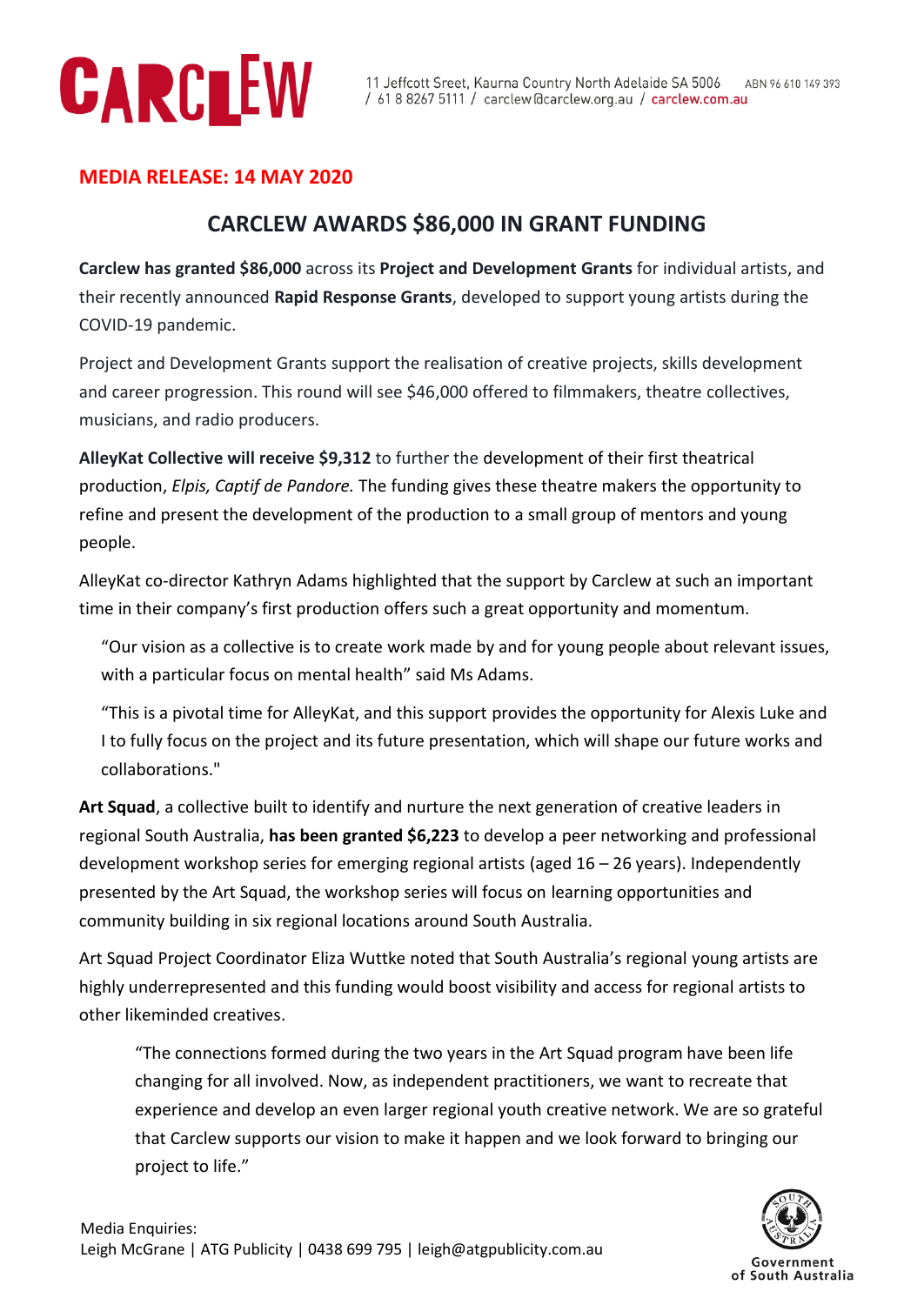# CARCLEW

In addition to today's Projects and Development Grants announcement, Carclew's recent **Rapid Response Grants (RRG) has allocated over \$40,000 to 17 South Australian artists and creatives**.

Devised to assist young South Australian artists to continue their practice during the current COVID 19 pandemic, RRG was open to young artists (aged 26 years and under), with a focus on those who have had contracts, performances or tours cancelled, or exhibitions postponed.

Carclew Chief Executive, Tricia Walton commented,

"Congratulations to these exciting and determined artists. In these challenging times, young artists are still imagining a brighter creative future and it is never more evident than in the well-developed and visionary applications to this round of Project and Development Grants. I would also like to acknowledge the commitment of our peer assessors who undertook the usual task of deep discussion of every application under quite unusual circumstances. This unsung work underpins informed and fair funding decisions in the arts industry and I am always grateful to those arts peers and the experience they bring. The Rapid Response grants attracted a large number of highly competitive applications demonstrating just how many young artists are stopped in their stride right in the midst of establishing their careers."

For further information and details on Carclew's funding programs please visit: [carclew.com.au/Funding-Scholarships-Awards](https://carclew.com.au/Funding-Scholarships-Awards)